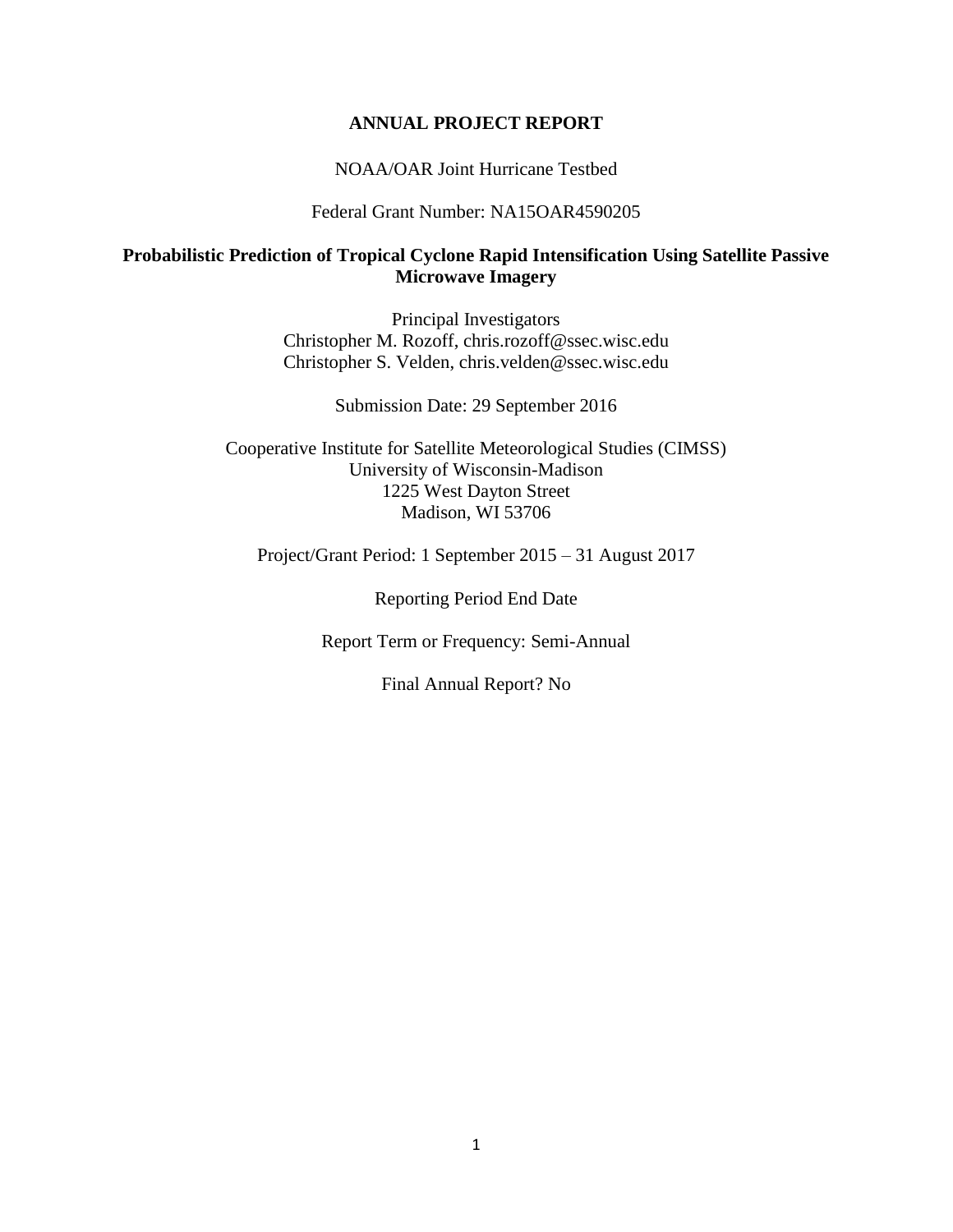## 1. ACCOMPLISHMENTS

The primary **goal** of this project is to improve the probabilistic prediction of rapid intensification (RI) in tropical cyclones (TCs). The framework in which we work is probabilistic models. We specifically are innovating upon existing statistical models that use environmental and TCcentric predictors. The statistical models used in this work include the Statistical Hurricane Intensity Prediction System (SHIPS) RI Index (RII) (Kaplan et al. 2010, Kaplan et al. 2015; *Wea. Forecasting*) and the logistic regression and Bayesian models of Rozoff and Kossin (2011; *Wea. Forecasting*) and Rozoff et al. (2015; *Wea. Forecasting*).

The **objectives** of this project are to update the three statistical models to include a new class of predictors derived from passive microwave imagery (MI) evincing aspects of storm structure relevant to RI, using a comprehensive dataset of MI that includes all available relevant sensors, and to develop a skillful consensus model that can be tested and deployed in real-time operations.

#### *Milestones*

Before model development, we updated our MI developmental dataset. We already had a dataset of SSM/I, SSMIS, TRMM-TMI, and AMSR-E (Rozoff et al. 2015) for 1998-2013. We updated this data to include the 2014-2015 time period as well, at least for those sensors that were still operational. In addition, we have added AMSR2 and GMI data to this dataset.

We are interested in focusing on predictors derived from three different channels, including the 18.7, 36.5, and 89.0-GHz channels of AMSR-E/2 and GMI. To use predictors from all satellite platforms in a consistent way, we calibrated the 19.35, 37.0, and 85.5/91.7-GHz channels of the other sensors to the AMSR-E/2 and GMI channels. The simple histogram matching technique described in Rozoff et al. (2015) was used for calibration.

With the updated developmental dataset, we have continued to use the simple inner-core MIbased predictors of Rozoff et al. (2015) in our model development, but have also developed new predictors describing aspects of storm structure. The new predictors can be summarized as follows:

- a. Asymmetric structure predictors (including predictors describing rainband structure), derived from two-dimensional empirical orthogonal functions (Rozoff and Knaff 2016; *J. Appl. Meteor. Clim.*, to be submitted) and parameters from the Automated Rotational Center Hurricane Eye Retrieval (ARCHER) algorithm (Wimmers and Velden 2010; *J. Appl. Meteor. Clim.*),
- b. Inertial stability and latent heating coupling parameters that can be determined from the MI alone. These kinematic and thermodynamic parameter estimates are derived using a developmental dataset of aircraft reconnaissance wind data, attendant HURDAT data, and matching MI (Rozoff and Knaff 2016),
- c. Logistic regression, Bayesian, and SHIPS-RII models derived with respect to the stage of RI to better characterize the physical evolution of storm structure during RI.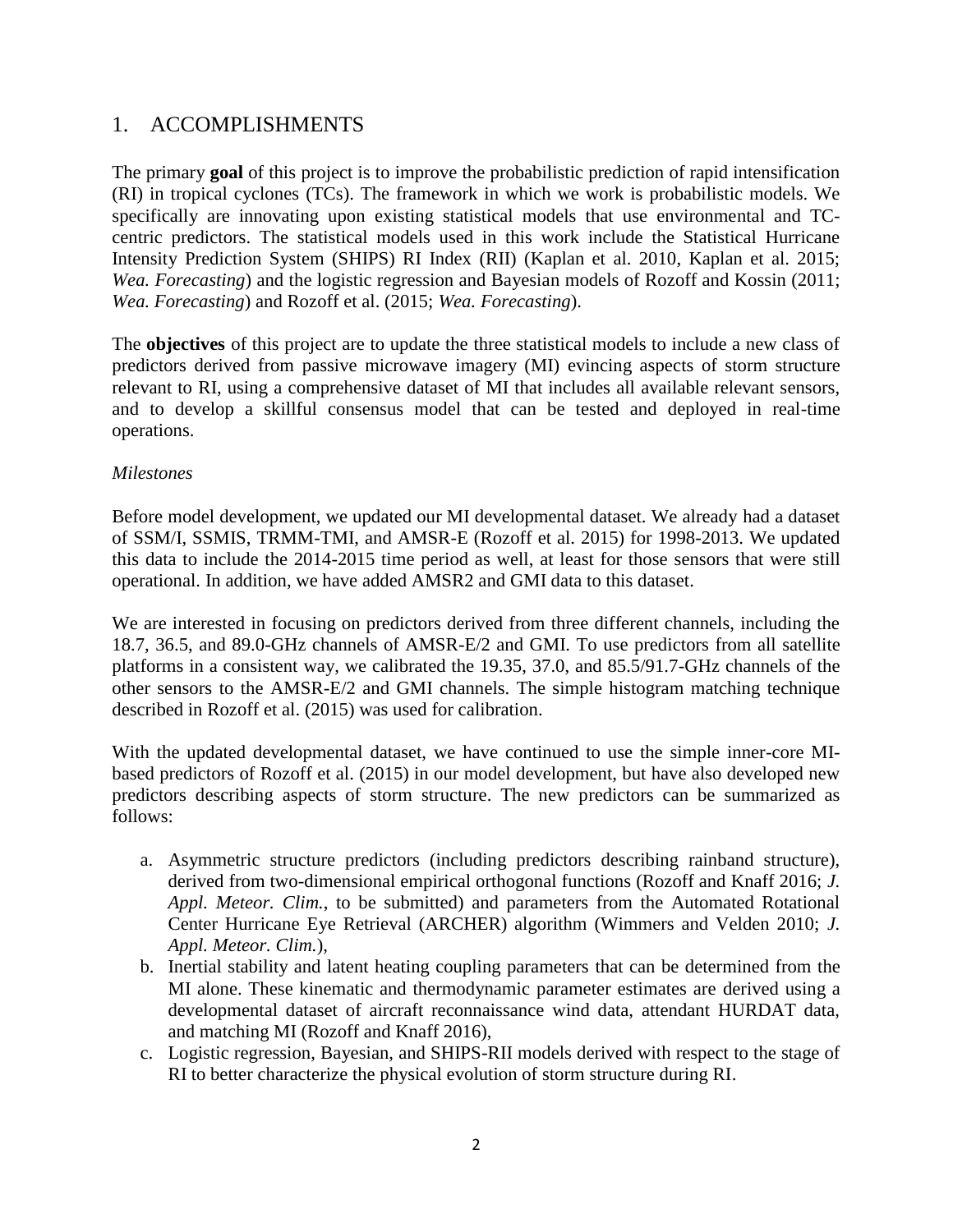The (a) and (b) type predictors have been derived but the approach of (c) is in progress.

A model consensus was developed. The logistic regression, Bayesian, and SHIPS-RII models of Kaplan et al. (2015; *Wea. Forecasting*) were updated to include MI-based predictors (1998- 2012). So far, the predictors from the Rozoff et al. (2015) paper were the most skillful, although we will continue to refine these models. The consensus produced the highest score in independent testing. For example, the Brier Skill Score is provided below for the three models and their consensus for the Atlantic. Leave-one-year-out cross validation with the developmental data was used to determine the forecast skill, thereby providing an independent measure of forecast skill.



**Figure 1.** Brier skill scores for the Bayesian, logistic regression, and SHIPS-RII models and their consensus at 25, 30, and 35 kt  $(24 h)^{-1}$  RI thresholds without MI-based predictors (light colors) and with MI-based predictors (darker colors) for the Atlantic Ocean.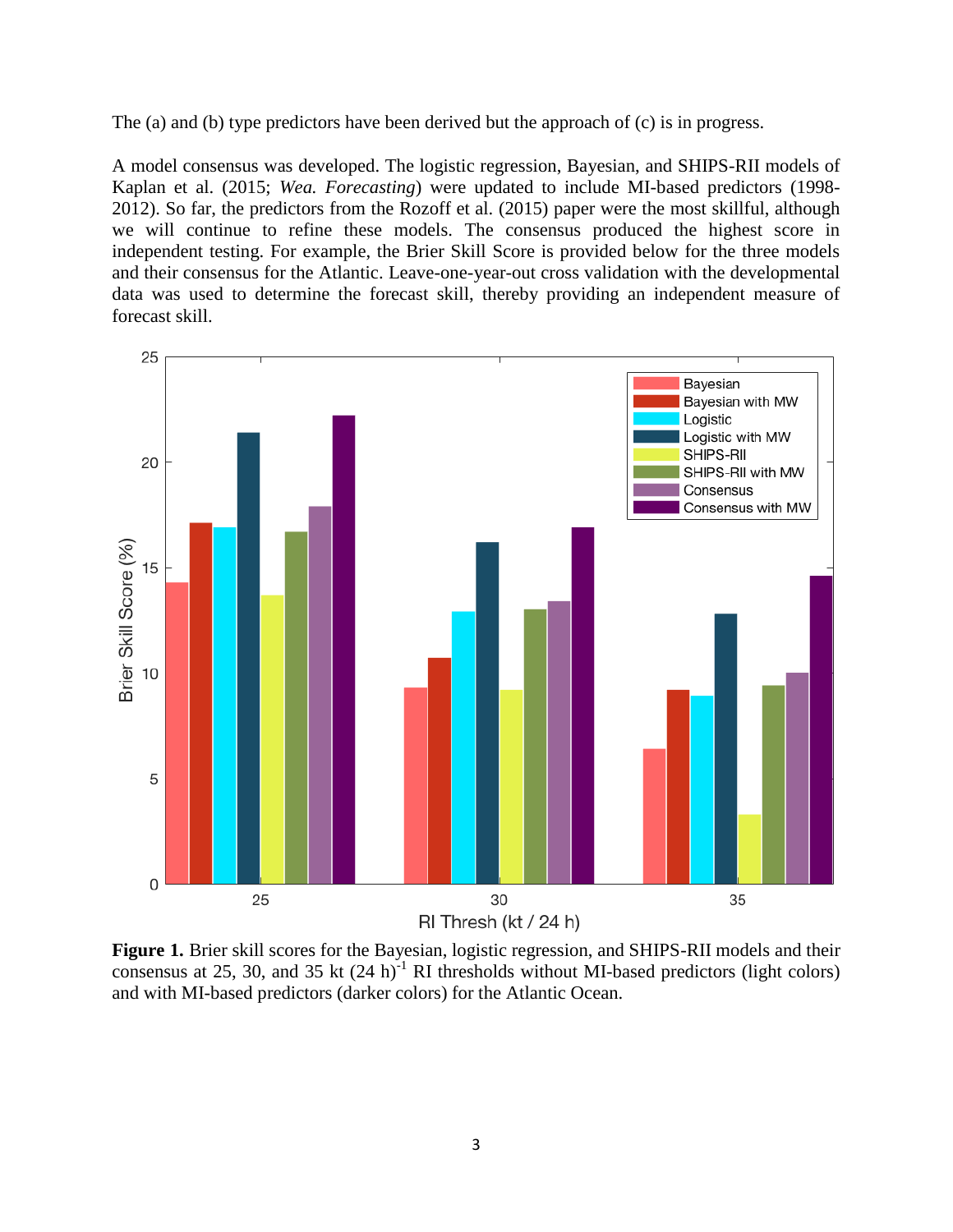#### **Status of Project Tasks / Milestones**

In the following table, we lay out the tasks that we had originally proposed and the status of these tasks.

| <b>Task</b>             | <b>Proposed Activity</b>                                                        | <b>Status</b> |
|-------------------------|---------------------------------------------------------------------------------|---------------|
| 1                       | Update developmental dataset to include MI of Atlantic and Eastern              | Completed     |
|                         | Pacific TCs from all available sensors (1998-2016). [September 2015 –           | (with         |
|                         | January 2017]                                                                   | updates       |
|                         |                                                                                 | ongoing)      |
| $\overline{2}$          | Examine and test for significance of new MI-based predictors. [September        | Completed     |
|                         | $2015 - January 2016$                                                           |               |
| $\overline{\mathbf{3}}$ | Update logistic regression model to incorporate improved MI predictors          | Completed     |
|                         | and evaluate on retrospective and real-time cases. [January – March 2016]       |               |
| $\overline{\mathbf{4}}$ | Enhance the Bayesian and linear discriminant analysis-based SHIPS-RII           | Completed     |
|                         | models with up-to-date MI dataset. [January – March 2016]                       |               |
| 5                       | Evaluation of updated SHIPS-RII and Bayesian models on retrospective            | Completed     |
|                         | dataset. [March $-$ May 2016]                                                   |               |
| 6                       | Convert code from Matlab (development framework) to Fortran and C so            | In progress   |
|                         | that code is portable to NCEP operations. [April $2016 -$ January 2017]         |               |
| $\overline{7}$          | Real-time testing of models in the Atlantic and Eastern Pacific and             | Behind        |
|                         | continue reforecasts of previous seasons in simulated operational               | Schedule      |
|                         | conditions with archived real-time data. [May – November 2016]                  |               |
| 8                       | Evaluation of models and model updates, if necessary. [January – June           | Not started   |
|                         | 2017]                                                                           |               |
| 9                       | Prepare final NCEP-ready code and documentation for running and                 | Not started   |
|                         | maintaining models at the conclusion of the project. [February $-$ August       |               |
|                         | 2017]                                                                           |               |
| 10                      | Operational $2nd$ real-time (likely first trial now) if resources permit. [June | Not started   |
|                         | $-$ August 2017]                                                                |               |

As can be seen, significant progress has been made on major tasks. One task that has fallen behind schedule is the real-time product for the 2016 Hurricane Season. While this is unfortunate because it would have provided an opportunity for forecasters and our National Hurricane Center (NHC) contacts to see how our product behaves in real-time, we will still be able to evaluate our product on the 2016 season post-season. These results will be shared with our NHC contacts.

#### **What opportunities for training and professional development has the project provided?** None to report.

#### **How were the results disseminated to communities of interest?**

We will provide results on a webpage and share that webpage with our points of contact at NHC. Results have been presented at conferences and a publication will be produced at the project's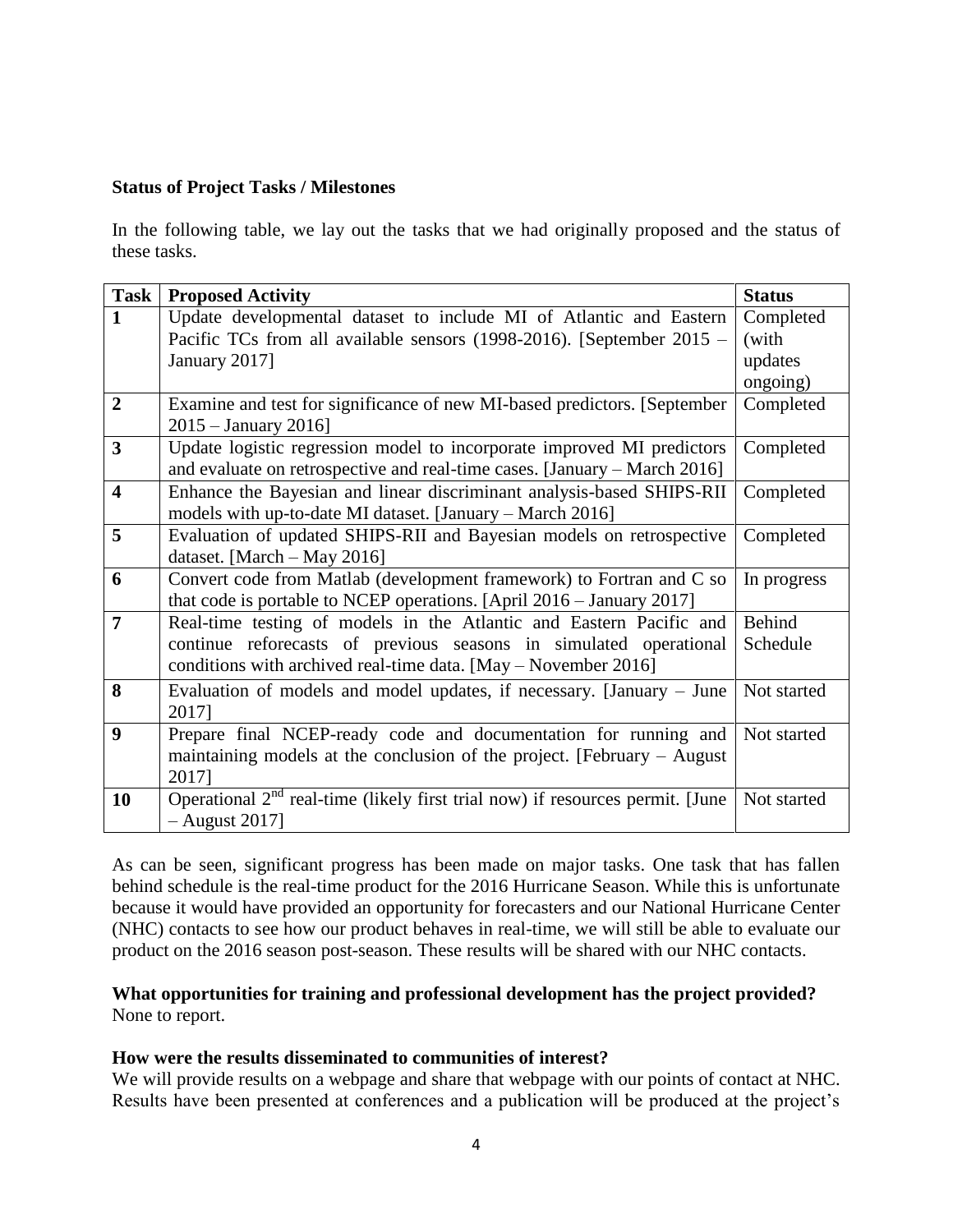completion. We will provide a real-time version of our algorithm to NHC at the end of the project.

### **What do you plan to do during the next reporting period to accomplish the goals and objectives?**

We will complete the real-time implementation of the new models and provide the results on a web page. However, due to the late stage of the 2016 hurricane season at the time of this report, a post-season evaluation of how the models perform on the real-time data will be completed in the next two months and shared with our points-of-contact at the NHC. We will also continue to work on developing a real-time Fortran/C-based algorithm that can operate successfully on NOAA computers.

# 2. PRODUCTS

#### **Presentations**

Rozoff, C. M., C. S. Velden, and J. Kaplan, 2016: JHT Project 7: Probabilistic prediction of tropical cyclone rapid intensification using satellite passive microwave imagery. *Presentation at the 2016 Tropical Cyclone Operations and Research Forum, Miami, FL, 16 March 2016.* [Available online at: http://www.ofcm.gov/ihc16/Presentations/Session%204/07-jht\_rozoff.pdf]

Rozoff, C. M., C. S. Velden, and J. Kaplan, 2016: Probabilistic prediction of tropical cyclone rapid intensification using passive microwave imagery. *Poster Presentation at the 32nd AMS Conference on Hurricanes and Tropical Meteorology, San Juan, Puerto Rico, 19 April 2016.* [Available online at: https://ams.confex.com/ams/32Hurr/webprogram/Paper292814.html]

#### **Publications**

None to report. However, we will submit a paper on the results of this project at the project's conclusion.

### **Products**

None to report. However, we will submit a Fortran/C-based algorithm of the MI-enhanced RI models to be run on NOAA HPC systems at the conclusion of this project, along with a technical manual and personnel support.

## 3. PARTICIPANTS & OTHER COLLABORATING ORGANIZATIONS

#### **What individuals have worked on this project?**

Christopher Rozoff, PI, Christopher Velden, Co-PI

## **Has there been a change in the PD/PI(s) or senior/key personnel since the last reporting period?**

No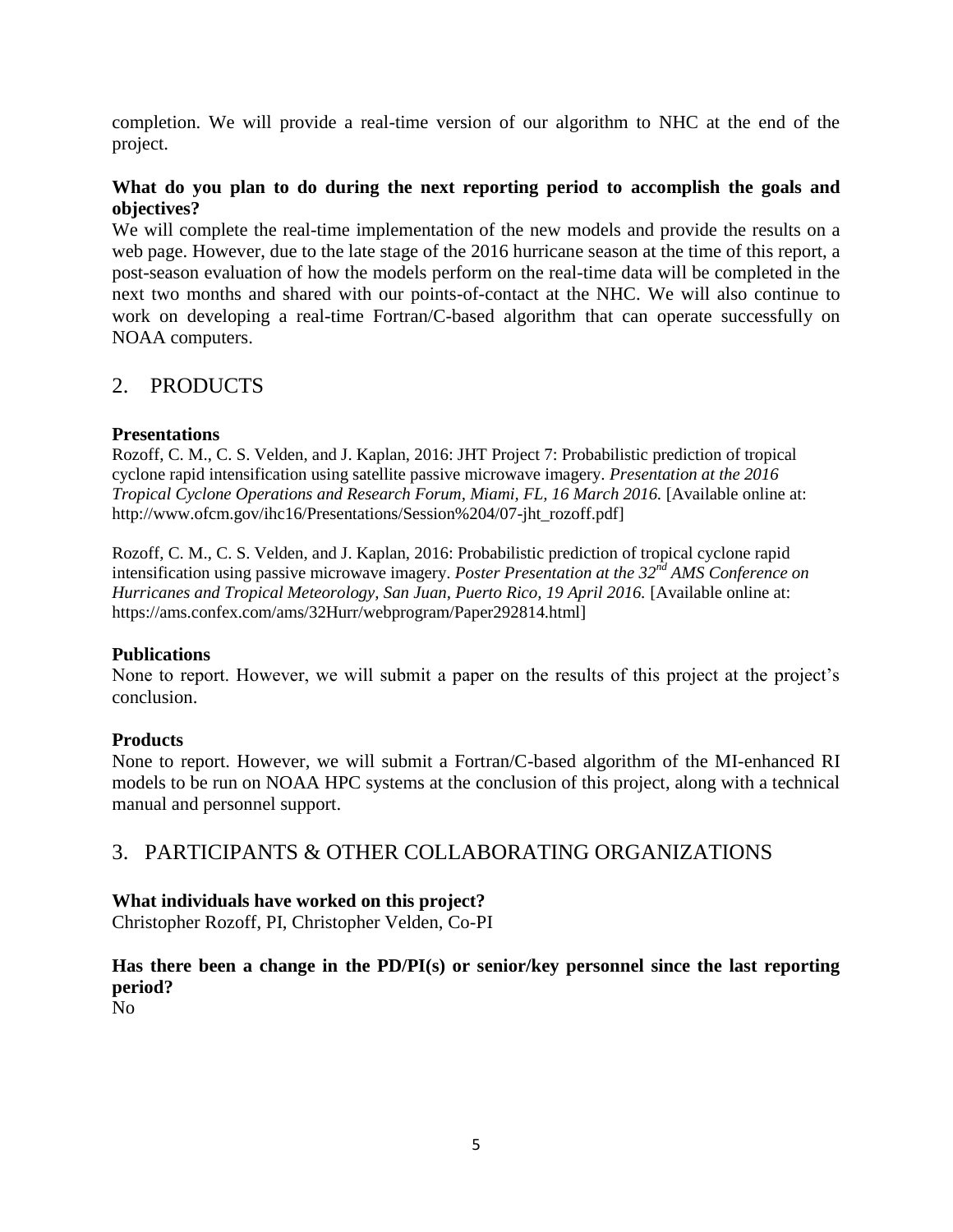#### **What other organizations have been involved as partners? Have other collaborators or contacts been involved?**

Forecasters and Program Officials (e.g., Shirley Murillo and Christopher Landsea) at the National Hurricane Center/Joint Hurricane Testbed have been in contact with us to find out the status of our real-time products.

## 4. IMPACT

#### **What was the impact on the development of the principal discipline(s) of the project?**

We anticipate that this project will improve one of the NHC's most reliable forecast tools for predicting RI in TCs, thereby helping NHC improve intensity prediction of TCs. While this project is highly practical, the results of this project may also contribute to increased scientific understanding of intensification processes in TCs.

#### **What was the impact on other disciplines?**

While the impact may be minimal, other disciplines use the types of statistical models we have used in this project and therefore researchers may find our research useful.

#### **What was the impact on the development of human resources?**

None to report.

## **What was the impact on teaching and educational experiences?**

None to report.

## **What was the impact on physical, institutional, and information resources that form infrastructure?**

None to report.

### **What was the impact on technology transfer?**

None to report.

### **What was the impact on society beyond science and technology?**

Improved TC intensity prediction will be extremely valuable to society, particularly emergency management planning.

#### **What percentage of the award's budget was spent in a foreign country(ies)?** 0%.

## 5. CHANGES/PROBLEMS

The majority of this project has gone as planned. As stated earlier, however, the deployment of a real-time product in the 2016 hurricane season fell behind schedule. We will rectify this delay by providing a post-season analysis of our forecast product's real-time performance on archived real-time data. Also we plan a real-time test during the 2017 hurricane season.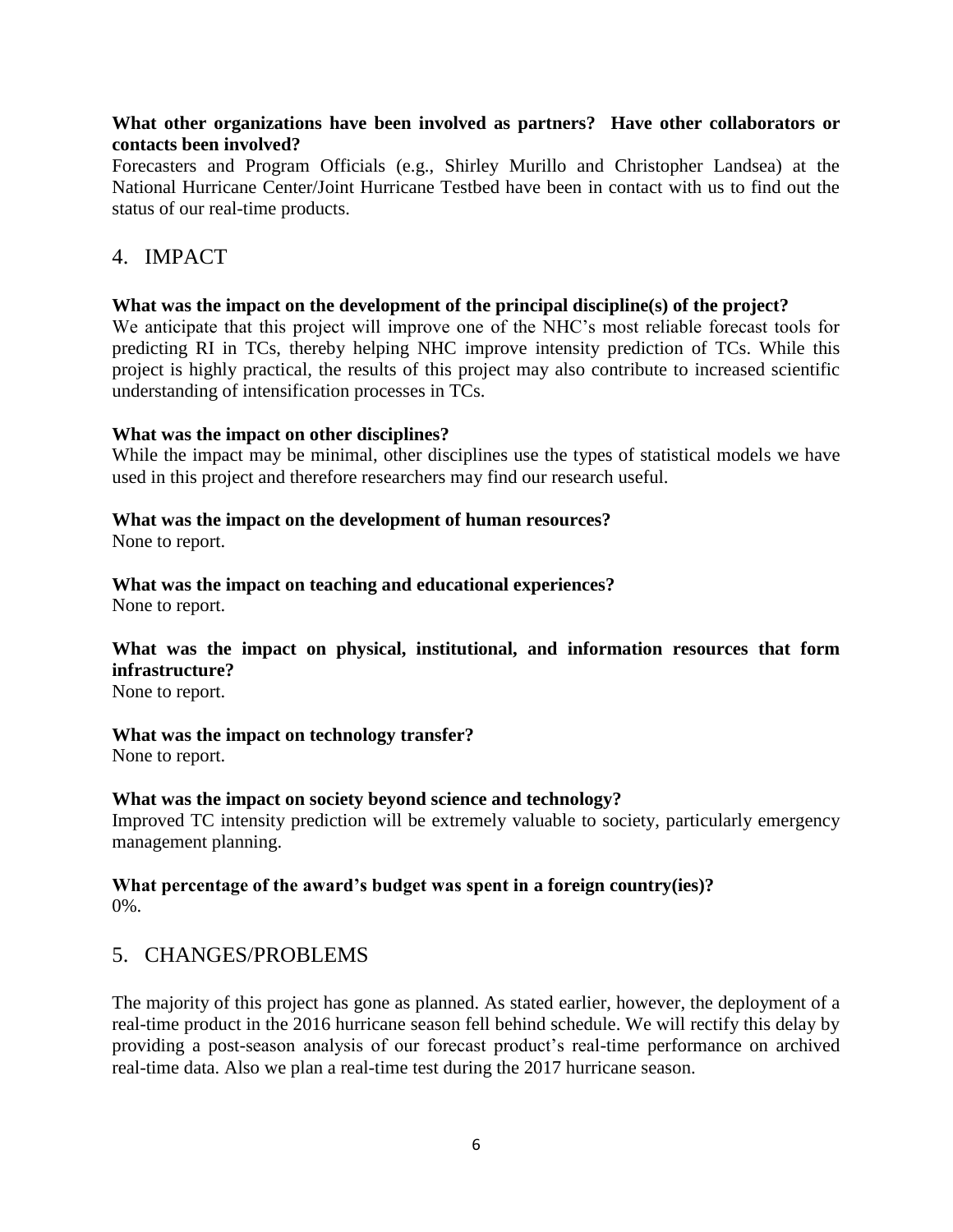# 6. SPECIAL REPORTING REQUIREMENTS

We report here on the project's Readiness Level as part of the Joint Hurricane Testbed.

### **Transition to operations activities**

The statistical modeling framework is being developed to run in real-time and also in Fortran/Cbased code (as opposed to the Matlab developmental framework) so that it will be readily able to run in an operational environment, including WCOSS high performance computing system.

### **Summary of testbed-related collaborations, activities, and outcomes**

We are working with points of contact (POC) Christopher Landsea, John Beven, Daniel Brown, and Dave Roberts at the NHC for real-time analysis and testing. So far, we have not quite undertaken real-time testing, but will provide our POCs a performance evaluation of the algorithm applied to the 2016 hurricane season and on real-time implementation in 2017.

### **Has the project been approved for testbed testing yet?**

No. 2016 real-time testing is to be performed on CIMSS computing platforms.

## **What was transitioned to NOAA?**

Nothing at this time.

# 7. BUDGETARY INFORMATION

The project is on budget.

# 8. PROJECT OUTCOMES

### **What are the outcomes of the award?**

We have developed a multi-model consensus of probabilistic models that predict the likelihood or rapid intensification in tropical cyclones. In particular, we have updated these models to use new predictors from satellite passive microwave imagery. This consensus model improves forecast skill over its constituent models and over the same models not employing microwave data.

### **Are performance measures defined in the proposal being achieved and to what extent?**

Besides the delay in a real-time product, performance measures are being otherwise achieved.

# **NOAA READINESS LEVELS (RLs)**

The NOAA Readiness Levels, according to NOAA Administrative Order 216-105A, can be applied to describe this project. The current project has achieved RL 2, but will have RL 2-9 by the conclusion of this project. The readiness levels that will apply to this project include the following: